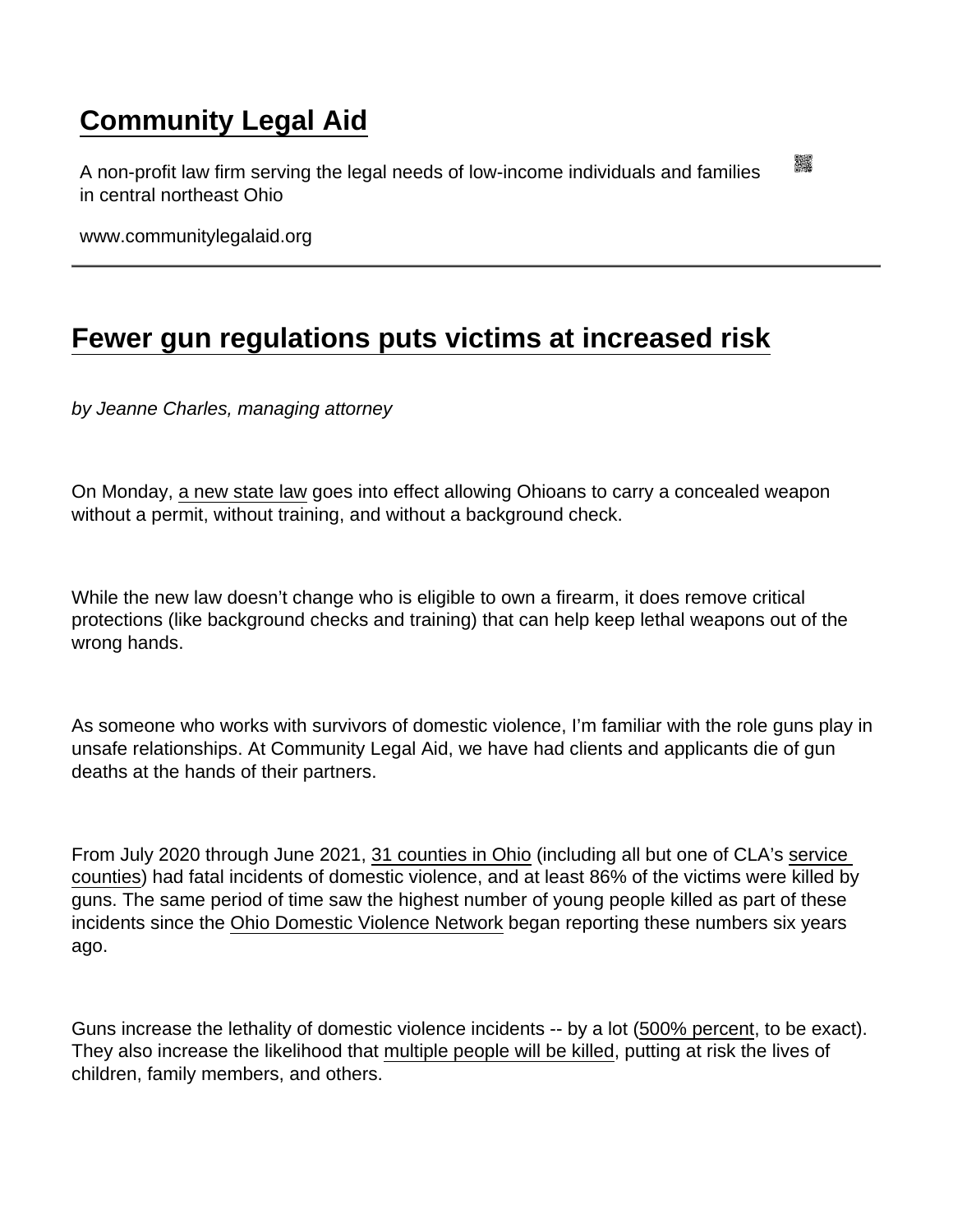And while domestic violence can (and does) affect all genders, identities, and relationship types (including LGBTQ+ relationships), [violence against women by men](https://www.unwomen.org/en/what-we-do/ending-violence-against-women/facts-and-figures) is by far the most prevelent form of domestic violence we see, and [the most common weapon](https://vpc.org/press/nearly-1800-women-murdered-by-men-in-one-year-new-violence-policy-center-study-finds/) used by men against women is a gun.

At a baseline level, the power dynamics of a domestic violence relationship are already skewed. The survivor already knows that they don't have equal power to their abuser. An argument that a typical couple would have could escalate, and instead of just being a disagreement, the survivor knows that their life or autonomy is at risk. Sometimes, that's through violence. Other times, it shows up as control over their lives -- where they can go, how they can dress, who they can see or talk to.

When you add a gun to that equation, that power dynamic is skewed even more, and survivors are often very worried about their safety and the safety of their children.

This is especially true in the heat of the moment, when a split second decision can more easily turn lethal when a gun is present.

We already have seen less stringent regulations in Ohio, when compared to federal law. Current federal law prohibits gun access when a person has certain protection orders against them.

State law, however, doesn't require the same. Ohio law requires there be a connection between the gun and the act of domestic violence -- past violence with the gun, a threat of the gun. Some courts have ruled that just knowing the abuser owns guns is enough, but others ask those seeking protection to prove that connection. And because there is no standard across the state, it's up to courts' discretion.

There are other ways, too, abusers can maintain their access to guns. For example, being convicted in a criminal court of domestic violence charges can lead to the abuser losing access to their weapons. But by taking a plea deal to a lesser charge of assault, they can receive their punishment while trying to protect their gun ownership rights.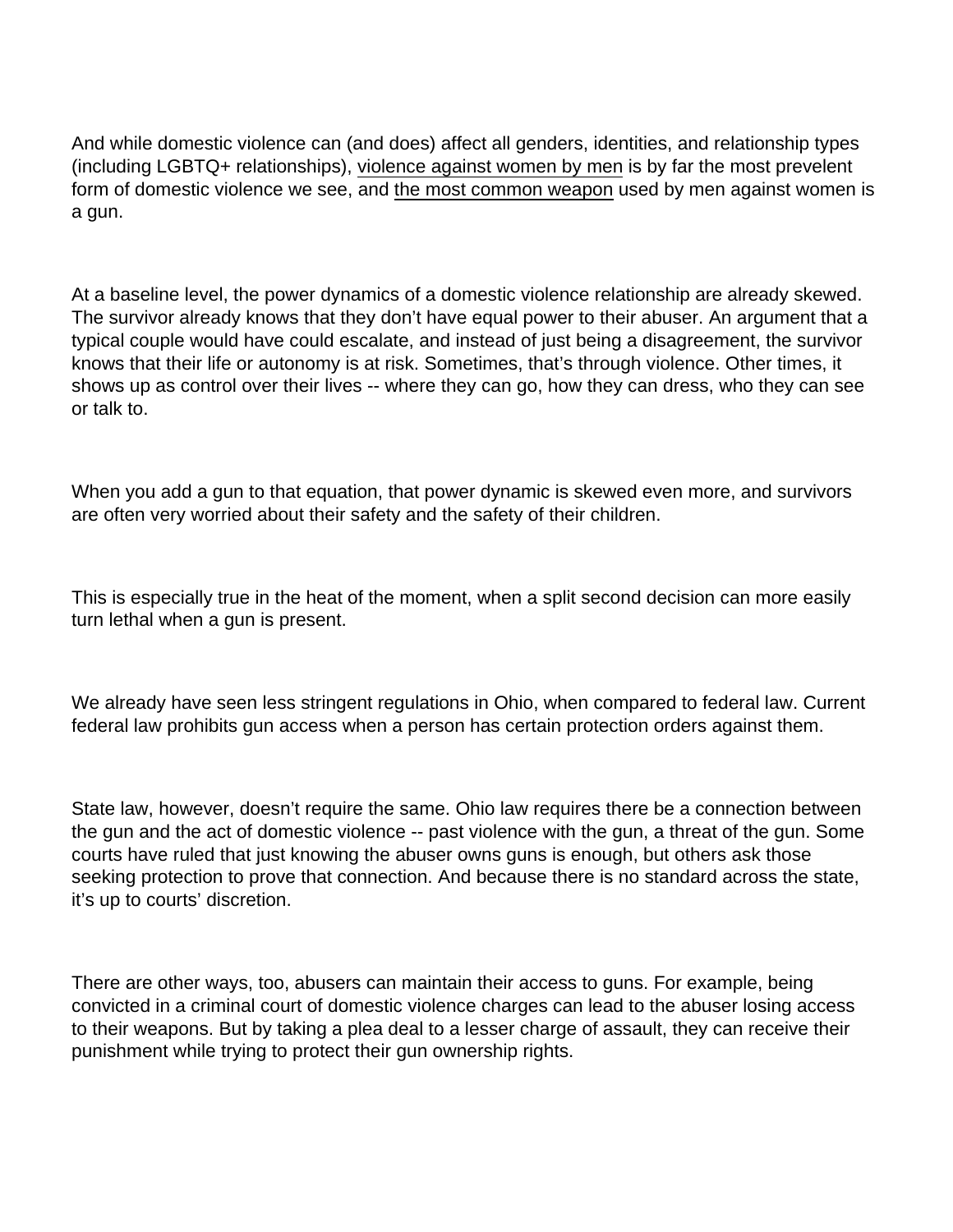With Monday's new law going into effect, these loopholes may get wider. Without requiring background checks, that's one less barrier for abusers to get access to guns.

With recent violent event coverage in the news, it's easy to pigeonhole conversations about access to guns to mass shootings and hate crimes. But consider the following, from Lisa Gold, in the [Journal of the American Academy of Psychiatry and the Law:](http://jaapl.org/content/early/2020/02/05/JAAPL.003929-20)

"Most people think of a mass shooting as an incident with multiple fatalities in which a lone gunman opens fire on random people in a public space. When domestic homicides involving intimate partners and other family members are confined to a residence, they may not be considered or counted as a mass shooting. Nevertheless, between 2009 and 2018, at least 54 percent of mass shootings, defined as shootings in which more than three people are killed in one event, were related to domestic or family violence."

The polarized discourse around gun rights and regulations continues to put all victims of domestic violence -- and in particular, women -- at risk. So it's more important than ever that all of us are aware of and can share with others the resources that exist within our community to help survivors find safety:

Columbiana:

- Christina's House : (330) 420-0036
- Alliance Area Domestic Violence Shelter: (330) 823-7223 [www.alliancedomesticviolenceshelter.org](http://alliancedomesticviolenceshelter.org)

Mahoning:

Sojourner House: (330) 747-4040<http://sojournerhouse.com>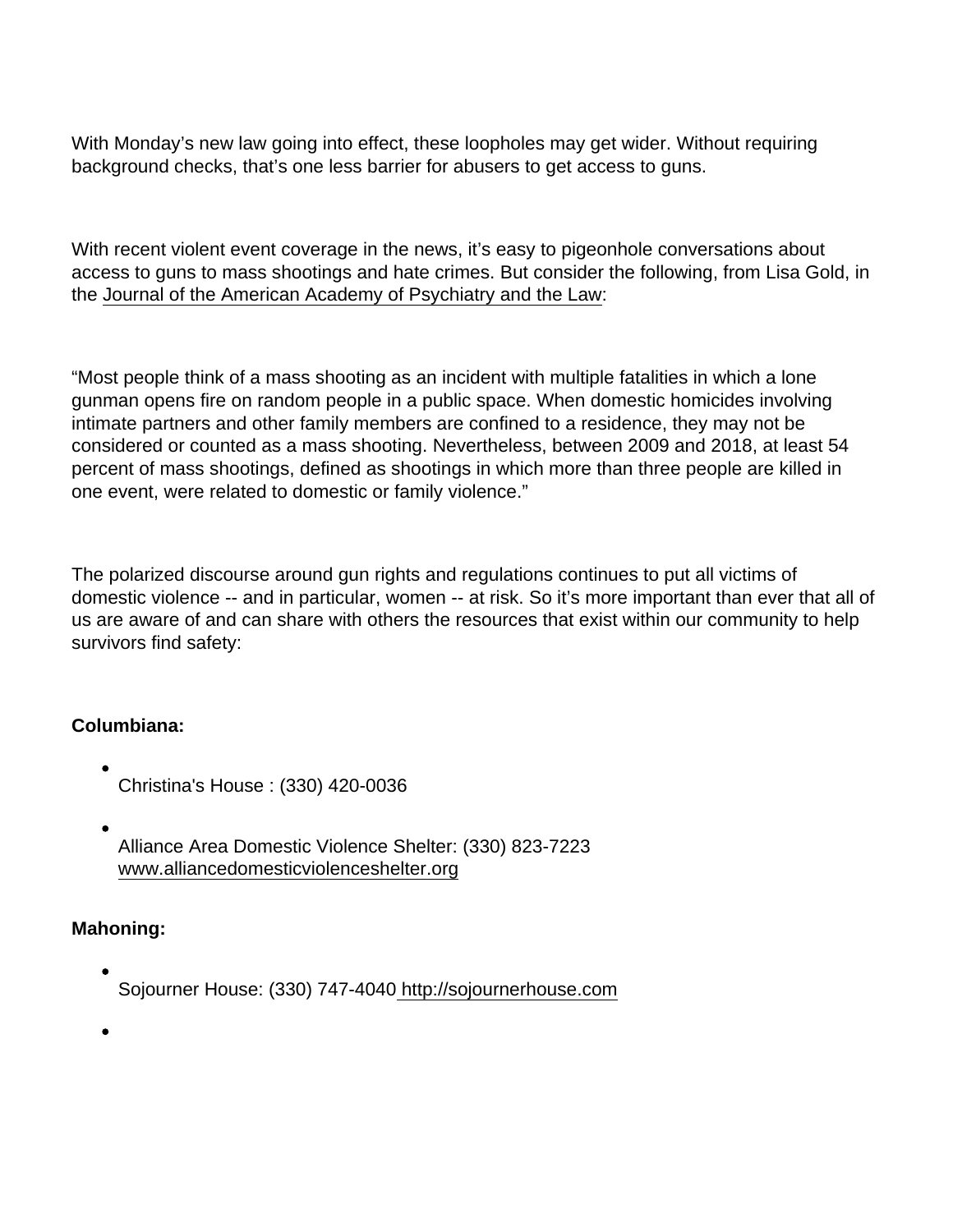Alliance Area Domestic Violence Shelter: (330) 823-7223 [www.alliancedomesticviolenceshelter.org](http://www.alliancedomesticviolenceshelter.org)

Medina:

Battered Women's Shelter: (330) 723-3900 [www.hopeandhealingresources.org](http://www.hopeandhealingresources.org)

Portage:

Safer Futures: (330) 673-250[0 fcsserves.org/program/safer-futures](http://fcsserves.org/program/safer-futures)

Stark:

- Domestic Violence Project, Inc.: (330) 453-7233 [www.dvpi.org](https://www.dvpi.org/)
- Alliance Area Domestic Violence Shelter: (330) 823-7223 [www.alliancedomesticviolenceshelter.org](http://alliancedomesticviolenceshelter.org)
- COMPASS Sexual Assault: education, prevention, support: (330) 452-1111 [www.compassrapecrisis.org](http://www.compassrapecrisis.org)

Summit :

- Victim's Assistance: (330) 376-004[0 www.victimassistanceprogram.org](https://victimassistanceprogram.org)
- Battered Women's Shelter: (330) 374-1111 [www.hopeandhealingresources.org](https://www.hopeandhealingresources.org)

Trumbull:

Someplace Safe: (330) 393-3003 [fcsserves.org/program/someplace-safe](https://fcsserves.org/program/someplace-safe/)

Wayne: